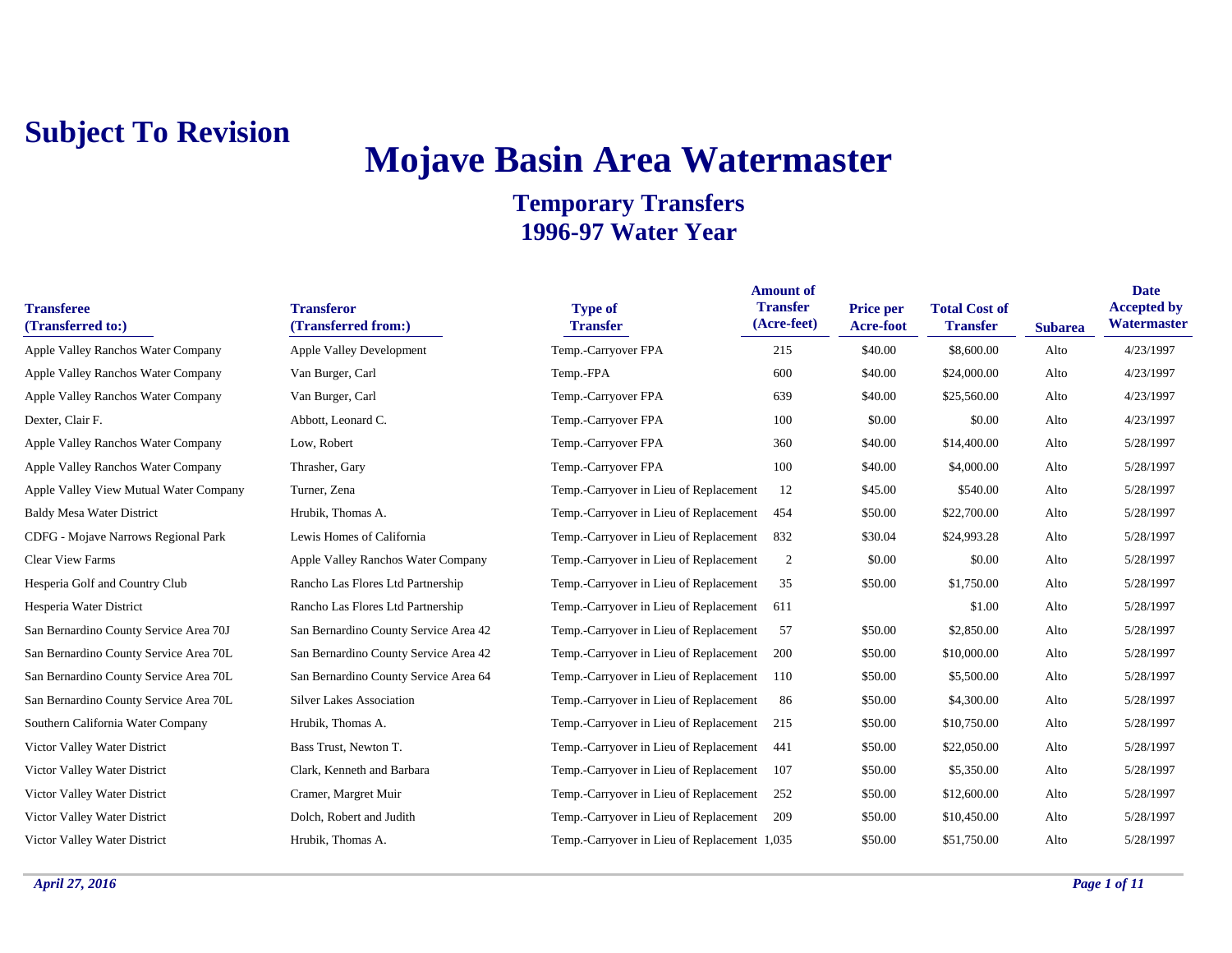# **Mojave Basin Area Watermaster**

| <b>Transferee</b><br>(Transferred to:) | <b>Transferor</b><br>(Transferred from:)   | <b>Type of</b><br><b>Transfer</b>      | <b>Amount of</b><br><b>Transfer</b><br>(Acre-feet) | <b>Price per</b><br>Acre-foot | <b>Total Cost of</b><br><b>Transfer</b> | <b>Subarea</b> | <b>Date</b><br><b>Accepted by</b><br>Watermaster |
|----------------------------------------|--------------------------------------------|----------------------------------------|----------------------------------------------------|-------------------------------|-----------------------------------------|----------------|--------------------------------------------------|
| Victor Valley Water District           | Johnston, Harriet and Lawrence W.          | Temp.-Carryover in Lieu of Replacement | 35                                                 | \$50.00                       | \$1,750.00                              | Alto           | 5/28/1997                                        |
| Victor Valley Water District           | Kemper Campbell Ranch                      | Temp.-Carryover in Lieu of Replacement | 132                                                | \$50.00                       | \$6,600.00                              | Alto           | 5/28/1997                                        |
| Victor Valley Water District           | Lake Arrowhead Community Services District | Temp.-Carryover in Lieu of Replacement | 593                                                | \$50.00                       | \$29,650.00                             | Alto           | 5/28/1997                                        |
| Victor Valley Water District           | Lewis Homes of California                  | Temp.-Carryover in Lieu of Replacement | 692                                                | \$50.00                       | \$34,600.00                             | Alto           | 5/28/1997                                        |
| Victor Valley Water District           | Murphy, Bernard H.                         | Temp.-Carryover in Lieu of Replacement | 22                                                 | \$50.00                       | \$1,100.00                              | Alto           | 5/28/1997                                        |
| Victor Valley Water District           | <b>Silver Lakes Association</b>            | Temp.-Carryover in Lieu of Replacement | 500                                                | \$50.00                       | \$25,000.00                             | Alto           | 5/28/1997                                        |
| Victor Valley Water District           | Vail, Joseph B. and Paula E.               | Temp.-Carryover in Lieu of Replacement | 113                                                | \$50.00                       | \$5,650.00                              | Alto           | 5/28/1997                                        |
| Hamilton, et al.                       | Bastianon, Remo E.                         | Temp.-Carryover FPA                    | 45                                                 | \$25.00                       | \$1,125.00                              | Alto           | 6/25/1997                                        |
| Apple Valley Ranchos Water Company     | Abbott, Leonard C.                         | Temp.-Carryover FPA                    | 156                                                | \$25.00                       | \$3,900.00                              | Alto           | 8/27/1997                                        |
| Apple Valley Ranchos Water Company     | Boyce, Kenneth and Willa                   | Temp.-Carryover FPA                    | 94                                                 | \$40.00                       | \$3,760.00                              | Alto           | 8/27/1997                                        |
| Apple Valley Ranchos Water Company     | Brown, Bobby G. and Valeria R.             | Temp.-Carryover FPA                    | 28                                                 | \$25.00                       | \$700.00                                | Alto           | 8/27/1997                                        |
| Apple Valley Ranchos Water Company     | Burns, Annie L.                            | Temp.-Carryover FPA                    | 147                                                | \$25.00                       | \$3,675.00                              | Alto           | 8/27/1997                                        |
| Apple Valley Ranchos Water Company     | Cunningham, William E. and Gloria M.       | Temp.-Carryover FPA                    | 25                                                 | \$25.00                       | \$625.00                                | Alto           | 8/27/1997                                        |
| Apple Valley Ranchos Water Company     | Dexter, Justin P.                          | Temp.-Carryover FPA                    | 459                                                | \$25.00                       | \$11,475.00                             | Alto           | 8/27/1997                                        |
| Apple Valley Ranchos Water Company     | Fisher, Jerome                             | Temp.-Carryover FPA                    | 570                                                | \$25.00                       | \$14,250.00                             | Alto           | 8/27/1997                                        |
| Apple Valley Ranchos Water Company     | Keel, Al J. and Barbara                    | Temp.-Carryover FPA                    | 77                                                 | \$25.00                       | \$1,925.00                              | Alto           | 8/27/1997                                        |
| Apple Valley Ranchos Water Company     | Lawson, Ernest and Barbara                 | Temp.-Carryover FPA                    | 8                                                  | \$25.00                       | \$200.00                                | Alto           | 8/27/1997                                        |
| Apple Valley Ranchos Water Company     | Lounsbury, Peter J. and Carolyn            | Temp.-Carryover FPA                    | 60                                                 | \$25.00                       | \$1,500.00                              | Alto           | 8/27/1997                                        |
| Apple Valley Ranchos Water Company     | M. L. J. Corporation                       | Temp.-Carryover FPA                    | 27                                                 | \$25.00                       | \$675.00                                | Alto           | 8/27/1997                                        |
| Apple Valley Ranchos Water Company     | Phenix Properties Ltd.                     | Temp.-Carryover FPA                    | 587                                                | \$25.00                       | \$14,675.00                             | Alto           | 8/27/1997                                        |
| Apple Valley Ranchos Water Company     | Storm, Randall                             | Temp.-Carryover FPA                    | 55                                                 | \$25.00                       | \$1,375.00                              | Alto           | 8/27/1997                                        |
| Apple Valley Ranchos Water Company     | Tatro, Richard K. and Sandra A.            | Temp.-Carryover FPA                    | 195                                                | \$40.00                       | \$7,800.00                              | Alto           | 8/27/1997                                        |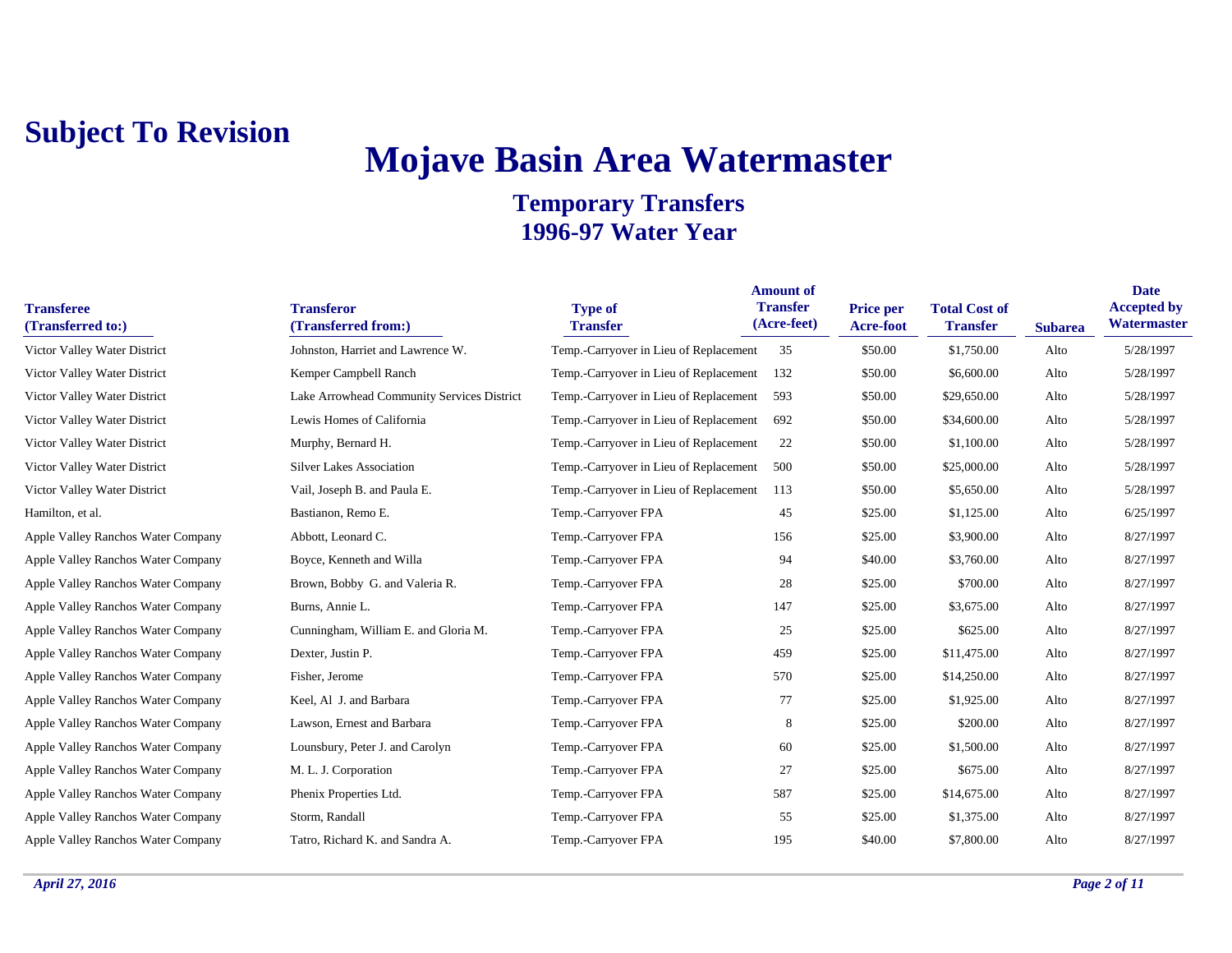## **Mojave Basin Area Watermaster**

| <b>Transferee</b><br>(Transferred to:) | <b>Transferor</b><br>(Transferred from:) | <b>Type of</b><br><b>Transfer</b> | <b>Amount of</b><br><b>Transfer</b><br>(Acre-feet) | <b>Price per</b><br>Acre-foot | <b>Total Cost of</b><br><b>Transfer</b> | <b>Subarea</b> | <b>Date</b><br><b>Accepted by</b><br>Watermaster |
|----------------------------------------|------------------------------------------|-----------------------------------|----------------------------------------------------|-------------------------------|-----------------------------------------|----------------|--------------------------------------------------|
| Apple Valley Ranchos Water Company     | Taylor, Allen C. - Haymaker Ranch        | Temp.-Carryover FPA               | 411                                                | \$25.00                       | \$10,275.00                             | Alto           | 8/27/1997                                        |
| Apple Valley Ranchos Water Company     | Van Leeuwen Family Trust                 | Temp.-Carryover FPA               | 62                                                 | \$25.00                       | \$1,550.00                              | Alto           | 8/27/1997                                        |
| Apple Valley Ranchos Water Company     | Vogler, Albert H.                        | Temp.-Carryover FPA               | 50                                                 | \$25.00                       | \$1,250.00                              | Alto           | 8/27/1997                                        |
| Apple Valley Ranchos Water Company     | Vogler, et al.                           | Temp.-Carryover FPA               | 109                                                | \$25.00                       | \$2,725.00                              | Alto           | 8/27/1997                                        |
| <b>Baldy Mesa Water District</b>       | Hrubik, Thomas A.                        | Temp.-Carryover FPA               | 655                                                | \$35.00                       | \$22,925.00                             | Alto           | 8/27/1997                                        |
| <b>Baldy Mesa Water District</b>       | Son of Caduceus                          | Temp.-Carryover FPA               | 800                                                | \$25.00                       | \$20,000.00                             | Alto           | 8/27/1997                                        |
| Bass Trust, Newton T.                  | Weber, Dave                              | Temp.-Carryover FPA               | 52                                                 | \$25.00                       | \$1,300.00                              | Alto           | 8/27/1997                                        |
| Boyce, Kenneth and Willa               | Weber, Dave                              | Temp.-Carryover FPA               | 12                                                 | \$25.00                       | \$300.00                                | Alto           | 8/27/1997                                        |
| Boyce, Kenneth and Willa               | Weber, Dave                              | Temp.-FPA                         | 34                                                 | \$25.00                       | \$850.00                                | Alto           | 8/27/1997                                        |
| Hamilton Trust, Don and Ruth M.        | Nunn, Donald and Pearl                   | Temp.-Carryover FPA               | 50                                                 | \$25.00                       | \$1,250.00                              | Alto           | 8/27/1997                                        |
| Hamilton, et al.                       | Parker, David E.                         | Temp.-Carryover FPA               | 5                                                  | \$25.00                       | \$125.00                                | Alto           | 8/27/1997                                        |
| Hesperia Water District                | Rancho Las Flores Ltd Partnership        | Temp.-Carryover FPA               | 2,600                                              |                               | \$1.00                                  | Alto           | 8/27/1997                                        |
| Apple Valley Ranchos Water Company     | Ormsby, Harry G.                         | Temp.-Carryover FPA               | 65                                                 | \$25.00                       | \$1,625.00                              | Alto           | 9/24/1997                                        |
| Hamilton, et al.                       | Turner, Zena                             | Temp.-Carryover FPA               | 45                                                 | \$25.00                       | \$1,125.00                              | Alto           | 9/24/1997                                        |
| Mojave Water Agency                    | <b>Basura Family Trust</b>               | Carryover-FPA Purchase Program    | 2                                                  | \$40.00                       | \$80.00                                 | Alto           | 9/24/1997                                        |
| Mojave Water Agency                    | Boyce, Kenneth and Willa                 | FPA-FPA Purchase Program          | 5                                                  | \$40.00                       | \$200.00                                | Alto           | 9/24/1997                                        |
| Mojave Water Agency                    | Di Bernardo, John                        | FPA-FPA Purchase Program          | 3                                                  | \$40.00                       | \$120.00                                | Alto           | 9/24/1997                                        |
| Mojave Water Agency                    | Luckey, Manley J.                        | FPA-FPA Purchase Program          | 29                                                 | \$40.00                       | \$1,160.00                              | Alto           | 9/24/1997                                        |
| Mojave Water Agency                    | M. L. J. Corporation                     | FPA-FPA Purchase Program          | 14                                                 | \$40.00                       | \$560.00                                | Alto           | 9/24/1997                                        |
| Mojave Water Agency                    | Rancho Las Flores Ltd Partnership        | FPA-FPA Purchase Program          | 107                                                | \$40.00                       | \$4,280.00                              | Alto           | 9/24/1997                                        |
| Mojave Water Agency                    | Rudman, Robert T.                        | FPA-FPA Purchase Program          | 16                                                 | \$40.00                       | \$640.00                                | Alto           | 9/24/1997                                        |
| Mojave Water Agency                    | Son of Caduceus                          | Carryover-FPA Purchase Program    | 17                                                 | \$40.00                       | \$680.00                                | Alto           | 9/24/1997                                        |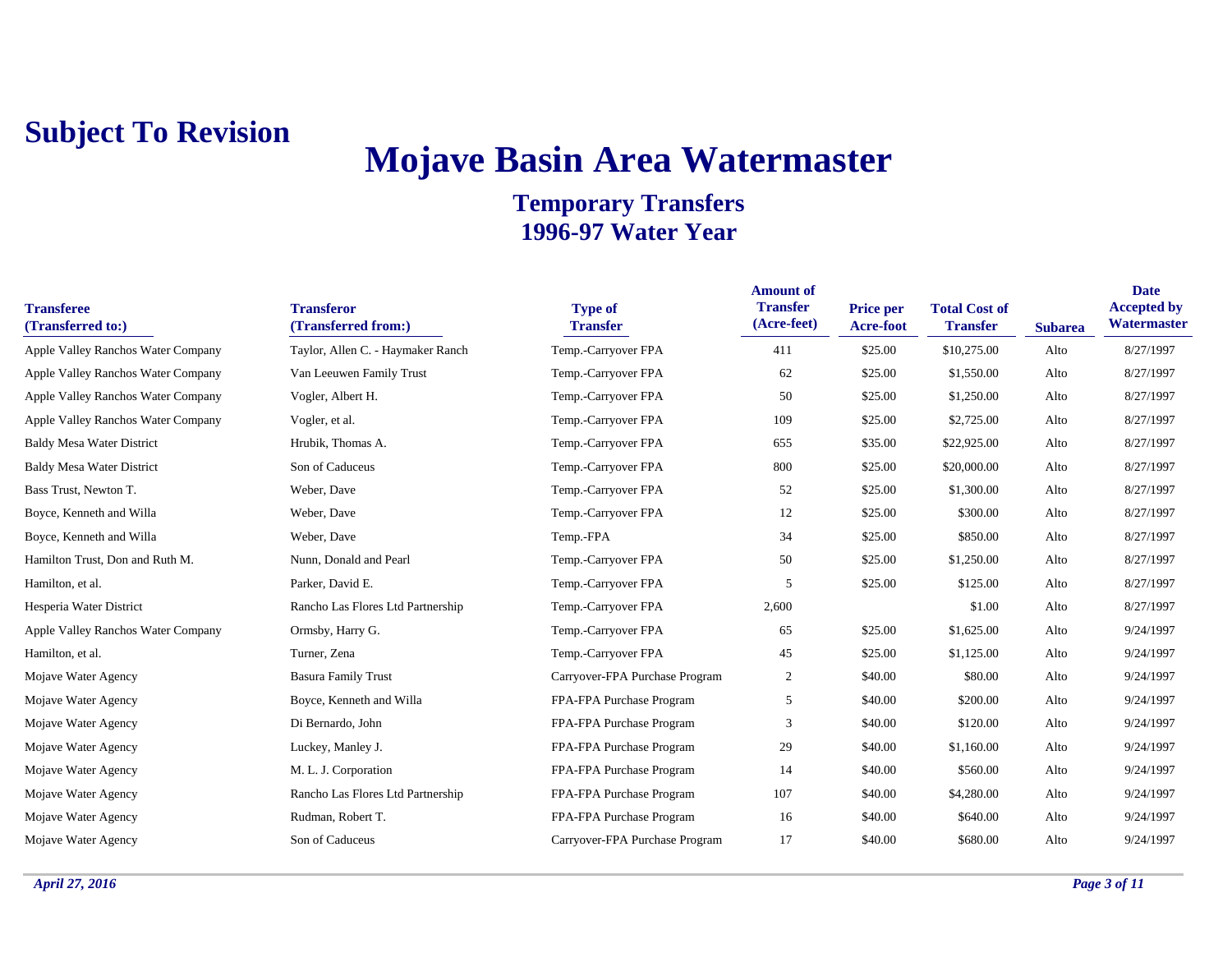

### **Mojave Basin Area Watermaster**

| <b>Transferee</b><br>(Transferred to:) | Fransferor<br>(Transferred from:) | <b>Type of</b><br><b>Transfer</b> | <b>Amount of</b><br>Transfer<br>(Acre-feet) | <b>Price per</b><br><b>Acre-foot</b> | <b>Total Cost of</b><br><b>Transfer</b> | <b>Subarea</b> | <b>Date</b><br><b>Accepted by</b><br>Watermaster |
|----------------------------------------|-----------------------------------|-----------------------------------|---------------------------------------------|--------------------------------------|-----------------------------------------|----------------|--------------------------------------------------|
| Mojave Water Agency                    | Thompson, Rodger                  | Carryover-FPA Purchase Program    |                                             | \$40.00                              | \$160.00                                | Alto           | 9/24/1997                                        |
| Mojave Water Agency                    | Thrasher, Gary                    | Carryover-FPA Purchase Program    | -14                                         | \$40.00                              | \$560.00                                | Alto           | 9/24/1997                                        |
|                                        |                                   | Alto Subtotal (68)                | 16.453                                      |                                      | \$507,895.28                            |                |                                                  |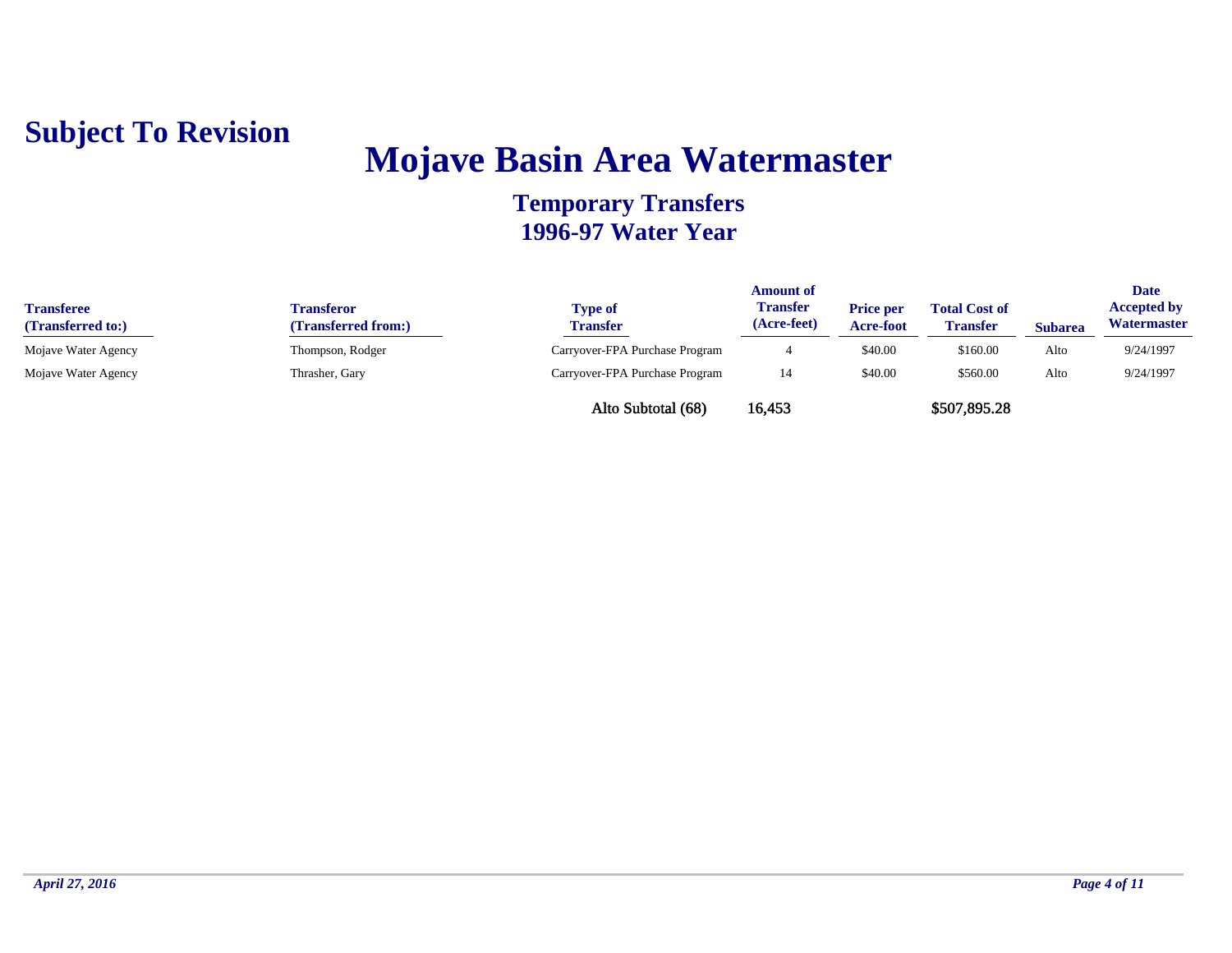### **Mojave Basin Area Watermaster**

| <b>Transferee</b><br>(Transferred to:)       | <b>Transferor</b><br>(Transferred from:)    | <b>Type of</b><br><b>Transfer</b>      | <b>Amount of</b><br><b>Transfer</b><br>(Acre-feet) | <b>Price per</b><br>Acre-foot | <b>Total Cost of</b><br><b>Transfer</b> | <b>Subarea</b> | <b>Date</b><br><b>Accepted by</b><br>Watermaster |
|----------------------------------------------|---------------------------------------------|----------------------------------------|----------------------------------------------------|-------------------------------|-----------------------------------------|----------------|--------------------------------------------------|
| Calico Lakes Homeowners Association          | Martin, Michael D. and Arlene D.            | Temp.-Carryover FPA                    | 15                                                 | \$1.00                        | \$15.00                                 | Baja           | 4/23/1997                                        |
| Calico Lakes Homeowners Association          | Martin, Micheal D. and Arlene D.            | Temp.-Carryover in Lieu of Replacement | 25                                                 | \$1.00                        | \$25.00                                 | Baja           | 4/23/1997                                        |
| Hutchison, William O.                        | De Jong, Alan L.                            | Temp.-Carryover FPA                    | 380                                                | \$0.00                        | \$0.00                                  | Baja           | 4/23/1997                                        |
| Lake Wainani Owners Association              | Western Horizon Associates, Inc.            | Temp.-Carryover FPA                    | 80                                                 | \$30.00                       | \$2,400.00                              | Baja           | 4/23/1997                                        |
| Lake Wainani Owners Association              | Western Horizon Associates, Inc.            | Temp.-Carryover in Lieu of Replacement | 20                                                 | \$30.00                       | \$600.00                                | Baja           | 4/23/1997                                        |
| O. F. D. L., Inc.                            | Hosking, John W. and Jean                   | Temp.-Carryover in Lieu of Replacement | 19                                                 | \$40.00                       | \$760.00                                | Baja           | 4/23/1997                                        |
| O. F. D. L., Inc.                            | Smith, William E.                           | Temp.-Carryover in Lieu of Replacement | 10                                                 | \$70.00                       | \$700.00                                | Baja           | 4/23/1997                                        |
| Southern California Edison Co. - Agriculture | Southern California Edison Co. - Industrial | Temp.-Carryover in Lieu of Replacement | 577                                                | \$0.00                        | \$0.00                                  | Baja           | 4/23/1997                                        |
| <b>Daggett Community Services District</b>   | Cho Brothers Ranch                          | Temp.-Carryover in Lieu of Replacement | 22                                                 | \$30.00                       | \$660.00                                | Baja           | 5/28/1997                                        |
| <b>Daggett Community Services District</b>   | Haigh, Whilldyn and Margaret                | Temp.-Carryover in Lieu of Replacement | 29                                                 | \$40.00                       | \$1,160.00                              | Baja           | 5/28/1997                                        |
| Leshin, Sol                                  | Young, Keith O. - Desert Turf               | Temp.-Carryover FPA                    | 281                                                | \$7.50                        | \$2,107.50                              | Baja           | 5/28/1997                                        |
| Nu View Development, Inc.                    | Hutchison, William O.                       | Temp.-Carryover in Lieu of Replacement | 182                                                | \$0.00                        | \$0.00                                  | Baja           | 5/28/1997                                        |
| O. F. D. L., Inc.                            | Hosking, John W. and Jean                   | Temp.-Carryover FPA                    | 19                                                 | \$40.00                       | \$760.00                                | Baja           | 5/28/1997                                        |
| San Bernardino Co Barstow-Daggett Airport    | De Jong, Alan L.                            | Temp.-Carryover in Lieu of Replacement | 8                                                  | \$70.00                       | \$560.00                                | Baja           | 5/28/1997                                        |
| Silver Valley Ranch, Inc.                    | Weber, F. R. and Junell                     | Temp.-Carryover in Lieu of Replacement | 10                                                 | \$30.00                       | \$300.00                                | Baja           | 5/28/1997                                        |
| Van Leeuwen, John                            | Van Diest, Cornelius                        | Temp.-Carryover in Lieu of Replacement | 81                                                 | \$70.00                       | \$5,670.00                              | Baja           | 5/28/1997                                        |
| Harter, Joe and Sue                          | Morris, Julia                               | Temp.-Carryover FPA                    | 266                                                | \$7.50                        | \$1,995.00                              | Baja           | 7/23/1997                                        |
| St. Antony's Orthodox Monastery              | Barber, James B.                            | Temp.-FPA                              | 23                                                 | \$25.00                       | \$575.00                                | Baja           | 7/23/1997                                        |
| St. Antony's Orthodox Monastery              | Barber, James B.                            | Temp.-Carryover FPA                    | 137                                                | \$25.00                       | \$3,425.00                              | Baja           | 7/23/1997                                        |
| <b>Daggett Community Services District</b>   | Haigh, Whilldyn and Margaret                | Temp.-FPA                              | 28                                                 | \$45.00                       | \$1,260.00                              | Baja           | 8/27/1997                                        |
| <b>Daggett Community Services District</b>   | Price, Donald and Ruth                      | Temp.-Carryover FPA                    | 38                                                 | \$35.00                       | \$1,330.00                              | Baja           | 8/27/1997                                        |
| Daggett Community Services District          | Price, Donald and Ruth                      | Temp.-FPA                              | 12                                                 | \$35.00                       | \$420.00                                | Baja           | 8/27/1997                                        |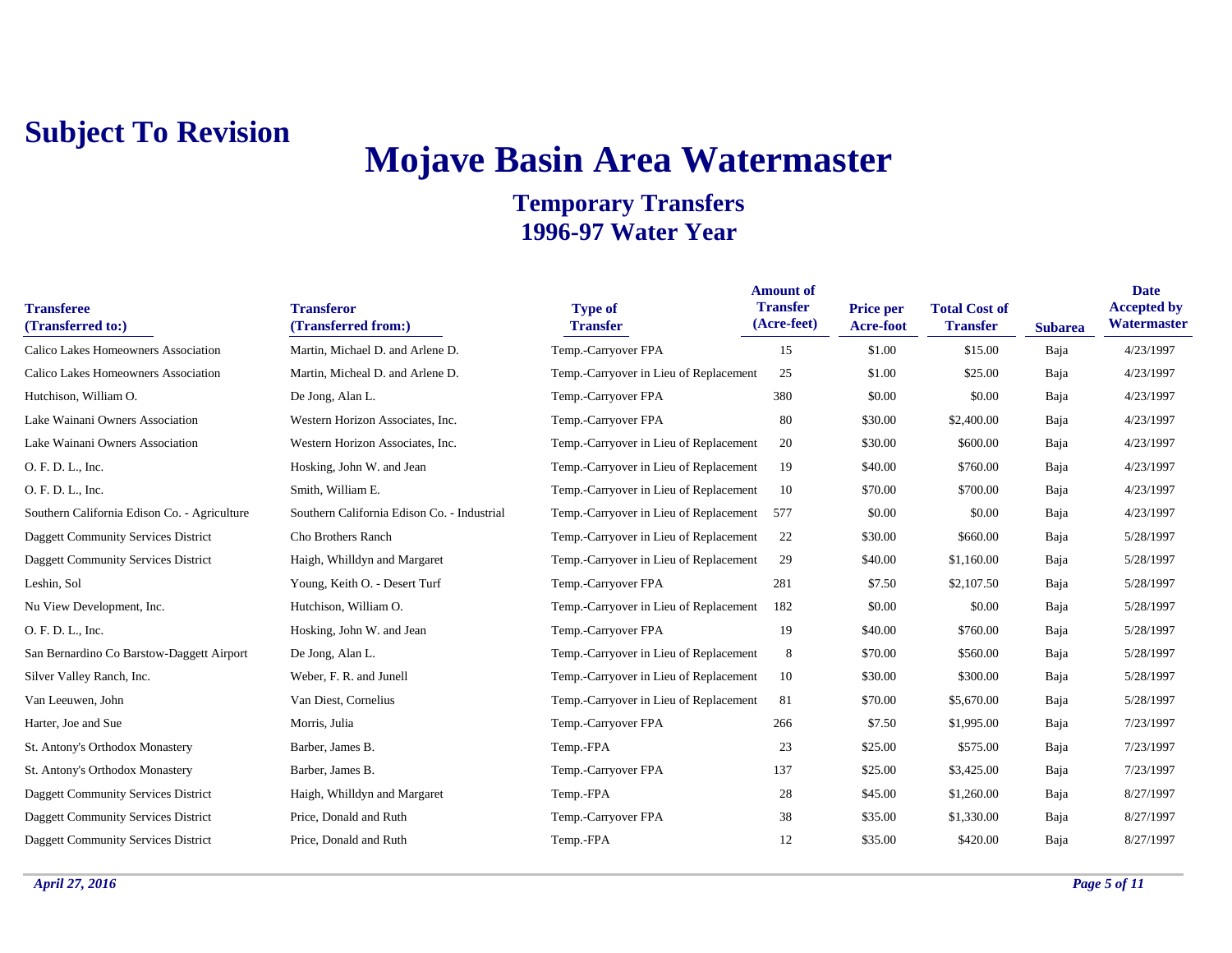# **Mojave Basin Area Watermaster**

#### **Temporary Transfers 1996-97 Water Year**

| <b>Transferee</b><br>(Transferred to:)    | <b>Transferor</b><br>(Transferred from:) | <b>Type of</b><br><b>Transfer</b> | <b>Amount of</b><br><b>Transfer</b><br>(Acre-feet) | <b>Price per</b><br>Acre-foot | <b>Total Cost of</b><br><b>Transfer</b> | <b>Subarea</b> | <b>Date</b><br><b>Accepted by</b><br>Watermaster |
|-------------------------------------------|------------------------------------------|-----------------------------------|----------------------------------------------------|-------------------------------|-----------------------------------------|----------------|--------------------------------------------------|
| Lake Jodie Property Owners Association    | Weber, F. R. and Junell                  | Temp.-Carryover FPA               | 77                                                 | \$35.00                       | \$2,695.00                              | Baja           | 8/27/1997                                        |
| Leshin, Sol                               | Harter, Joe and Sue                      | Temp.-Carryover FPA               | 400                                                | \$0.00                        | \$0.00                                  | Baja           | 8/27/1997                                        |
| Levine, Leslie, Dr.                       | Harter, Joe and Sue                      | Temp.-Carryover FPA               | 270                                                | \$7.50                        | \$2,025.00                              | Baja           | 8/27/1997                                        |
| Nu View Development, Inc.                 | Hutchison, William O.                    | Temp.-Carryover FPA               | 100                                                | \$0.00                        | \$0.00                                  | Baja           | 8/27/1997                                        |
| Mojave Water Agency                       | Brown, Ronald A.                         | Carryover-FPA Purchase Program    | 53                                                 | \$40.00                       | \$2,120.00                              | Baja           | 9/24/1997                                        |
| Mojave Water Agency                       | Carter, John Thomas                      | Carryover-FPA Purchase Program    | 44                                                 | \$40.00                       | \$1,760.00                              | Baja           | 9/24/1997                                        |
| Mojave Water Agency                       | Cho Brothers Ranch                       | FPA-FPA Purchase Program          | 3                                                  | \$40.00                       | \$120.00                                | Baja           | 9/24/1997                                        |
| Mojave Water Agency                       | Daljo Corporation                        | Carryover-FPA Purchase Program    | $\overline{2}$                                     | \$40.00                       | \$80.00                                 | Baja           | 9/24/1997                                        |
| Mojave Water Agency                       | Dick Van Dam Dairy                       | Carryover-FPA Purchase Program    | 280                                                | \$40.00                       | \$11,200.00                             | Baja           | 9/24/1997                                        |
| Mojave Water Agency                       | Evkhanian, James H. and Phyllis          | Carryover-FPA Purchase Program    | 3                                                  | \$40.00                       | \$120.00                                | Baja           | 9/24/1997                                        |
| Mojave Water Agency                       | Johnson, James R. and Ellen              | Carryover-FPA Purchase Program    | 5                                                  | \$40.00                       | \$200.00                                | Baja           | 9/24/1997                                        |
| Mojave Water Agency                       | Nu View Development, Inc.                | FPA-FPA Purchase Program          | 100                                                | \$40.00                       | \$4,000.00                              | Baja           | 9/24/1997                                        |
| Mojave Water Agency                       | Reeves, Richard                          | Carryover-FPA Purchase Program    | 8                                                  | \$40.00                       | \$320.00                                | Baja           | 9/24/1997                                        |
| Mojave Water Agency                       | Van Diest, Cornelius                     | Carryover-FPA Purchase Program    | 35                                                 | \$40.00                       | \$1,400.00                              | Baja           | 9/24/1997                                        |
| Mojave Water Agency                       | Western Horizon Associates, Inc.         | FPA-FPA Purchase Program          | 28                                                 | \$40.00                       | \$1,120.00                              | Baja           | 9/24/1997                                        |
| San Bernardino Co Barstow-Daggett Airport | Johnson, James R. and Ellen              | Temp.-Carryover FPA               | 35                                                 | \$50.00                       | \$1,750.00                              | Baja           | 9/24/1997                                        |

Baja Subtotal (38) 3,705 \$53,632.50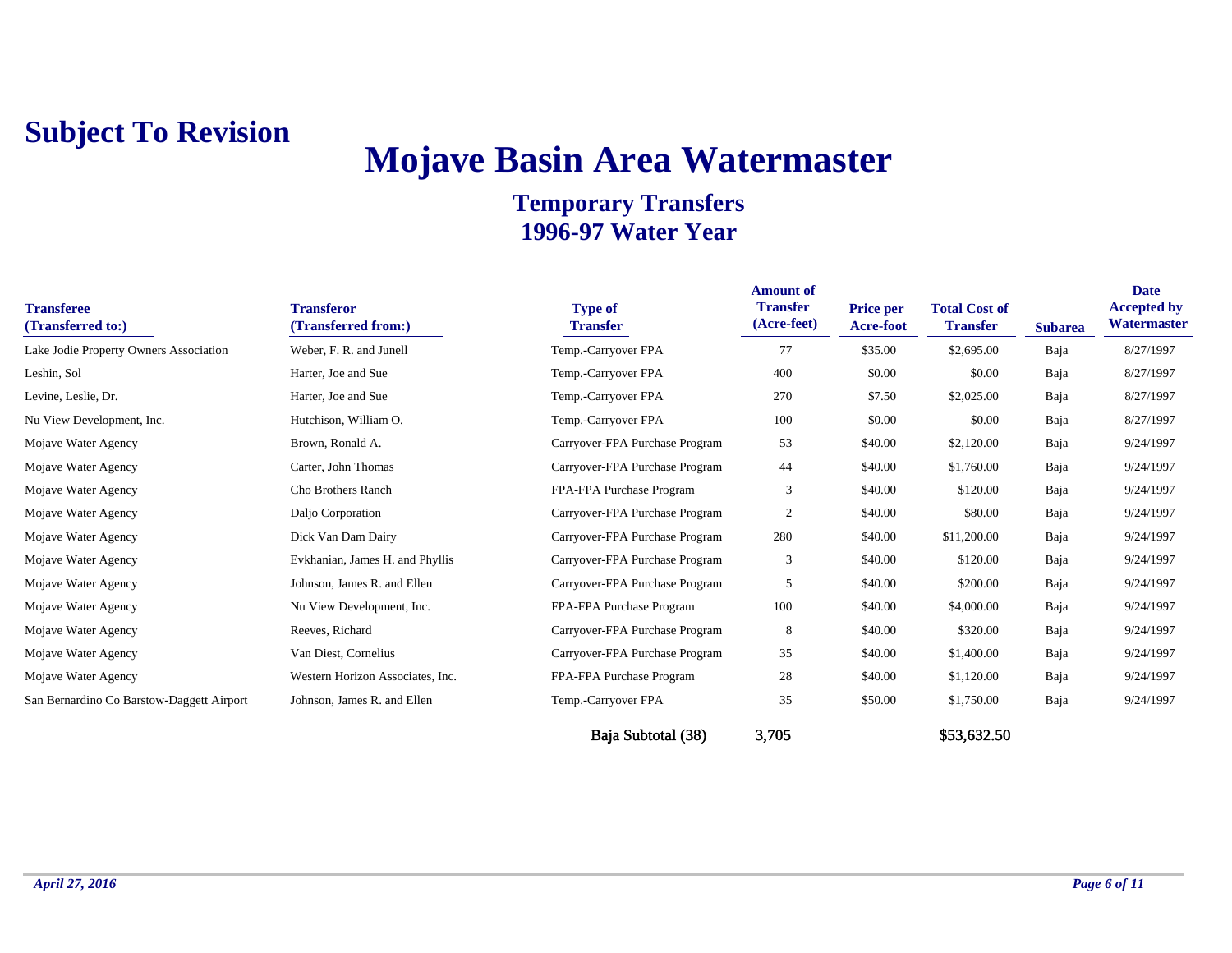## **Mojave Basin Area Watermaster**

| <b>Transferee</b><br>(Transferred to:)     | <b>Transferor</b><br>(Transferred from:) | <b>Type of</b><br><b>Transfer</b> | <b>Amount of</b><br><b>Transfer</b><br>(Acre-feet) | <b>Price per</b><br>Acre-foot | <b>Total Cost of</b><br><b>Transfer</b> | <b>Subarea</b> | <b>Date</b><br><b>Accepted by</b><br>Watermaster |
|--------------------------------------------|------------------------------------------|-----------------------------------|----------------------------------------------------|-------------------------------|-----------------------------------------|----------------|--------------------------------------------------|
| Adelanto, City of                          | Van Dam, Eldert and Susan                | Temp.-FPA in Lieu of Makeup       | 27                                                 | \$30.00                       | \$810.00                                | C/A            | 6/25/1997                                        |
| Adelanto, City of                          | Van Dam, Eldert and Susan                | Temp.-Carryover in Lieu of Makeup | 164                                                | \$30.00                       | \$4,920.00                              | C/A            | 6/25/1997                                        |
| Apple Valley Country Club                  | Hills Ranch Inc. (Melvin Hill)           | Temp.-Carryover in Lieu of Makeup | 33                                                 | \$30.00                       | \$990.00                                | C/A            | 6/25/1997                                        |
| Apple Valley Heights County Water District | Hills Ranch Inc. (Melvin Hill)           | Temp.-Carryover in Lieu of Makeup | 8                                                  | \$30.00                       | \$240.00                                | C/A            | 6/25/1997                                        |
| Apple Valley Ranchos Water Company         | Hills Ranch Inc. (Melvin Hill)           | Temp.-Carryover in Lieu of Makeup | 79                                                 | \$30.00                       | \$2,370.00                              | C/A            | 6/25/1997                                        |
| Apple Valley Ranchos Water Company         | Hills Ranch Inc. (Melvin Hill)           | Temp.-Carryover in Lieu of Makeup | 829                                                | \$30.00                       | \$24,870.00                             | C/A            | 6/25/1997                                        |
| <b>Baldy Mesa Water District</b>           | Ruisch, Dale W.                          | Temp.-Carryover in Lieu of Makeup | 147                                                | \$30.00                       | \$4,410.00                              | C/A            | 6/25/1997                                        |
| Dolch, Robert and Judith                   | Ruisch, Dale W.                          | Temp.-Carryover in Lieu of Makeup | 10                                                 | \$30.00                       | \$300.00                                | C/A            | 6/25/1997                                        |
| Gomez, Cirilo - Living Trust               | Ruisch, Dale W.                          | Temp.-Carryover in Lieu of Makeup | 13                                                 | \$30.00                       | \$390.00                                | C/A            | 6/25/1997                                        |
| Hesperia Water District                    | Hills Ranch Inc. (Melvin Hill)           | Temp.-Carryover in Lieu of Makeup | 381                                                | \$30.00                       | \$11,430.00                             | C/A            | 6/25/1997                                        |
| Hesperia Water District                    | Van Dam, Eldert and Susan                | Temp.-Carryover in Lieu of Makeup | 381                                                | \$30.00                       | \$11,430.00                             | C/A            | 6/25/1997                                        |
| Johnson, Larry and Carlean                 | Ruisch, Dale W.                          | Temp.-Carryover in Lieu of Makeup | 5                                                  | \$30.00                       | \$150.00                                | C/A            | 6/25/1997                                        |
| Lounsbury, Peter and Carolyn               | Soppeland, Wayne                         | Temp.-Carryover in Lieu of Makeup | 7                                                  | \$30.00                       | \$210.00                                | C/A            | 6/25/1997                                        |
| Luckey, Manley J.                          | Ruisch, Dale W.                          | Temp.-Carryover in Lieu of Makeup | 26                                                 | \$30.00                       | \$780.00                                | C/A            | 6/25/1997                                        |
| Ormsby, Harry G.                           | Ruisch, Dale W.                          | Temp.-Carryover in Lieu of Makeup | 15                                                 | \$30.00                       | \$450.00                                | C/A            | 6/25/1997                                        |
| Parker, David E.                           | Ruisch, Dale W.                          | Temp.-Carryover in Lieu of Makeup | 2                                                  | \$30.00                       | \$60.00                                 | C/A            | 6/25/1997                                        |
| Pettis Family Trust                        | Ruisch, Dale W.                          | Temp.-Carryover in Lieu of Makeup | 8                                                  | \$30.00                       | \$240.00                                | C/A            | 6/25/1997                                        |
| Rancho Las Flores Ltd. Partnership         | Soppeland, Wayne                         | Temp.-Carryover in Lieu of Makeup | 97                                                 | \$30.00                       | \$2,910.00                              | C/A            | 6/25/1997                                        |
| Riverside Cement Company - Oro Grande      | Soppeland, Wayne                         | Temp.-Carryover in Lieu of Makeup | 127                                                | \$30.00                       | \$3,810.00                              | C/A            | 6/25/1997                                        |
| Rudman, Robert T.                          | Ruisch, Dale W.                          | Temp.-Carryover in Lieu of Makeup | 15                                                 | \$30.00                       | \$450.00                                | C/A            | 6/25/1997                                        |
| San Bernardino County Service Area 42      | Soppeland, Wayne                         | Temp.-Carryover in Lieu of Makeup | 10                                                 | \$30.00                       | \$300.00                                | C/A            | 6/25/1997                                        |
| San Bernardino County Service Area 64      | Soppeland, Wayne                         | Temp.-Carryover in Lieu of Makeup | 200                                                | \$30.00                       | \$6,000.00                              | C/A            | 6/25/1997                                        |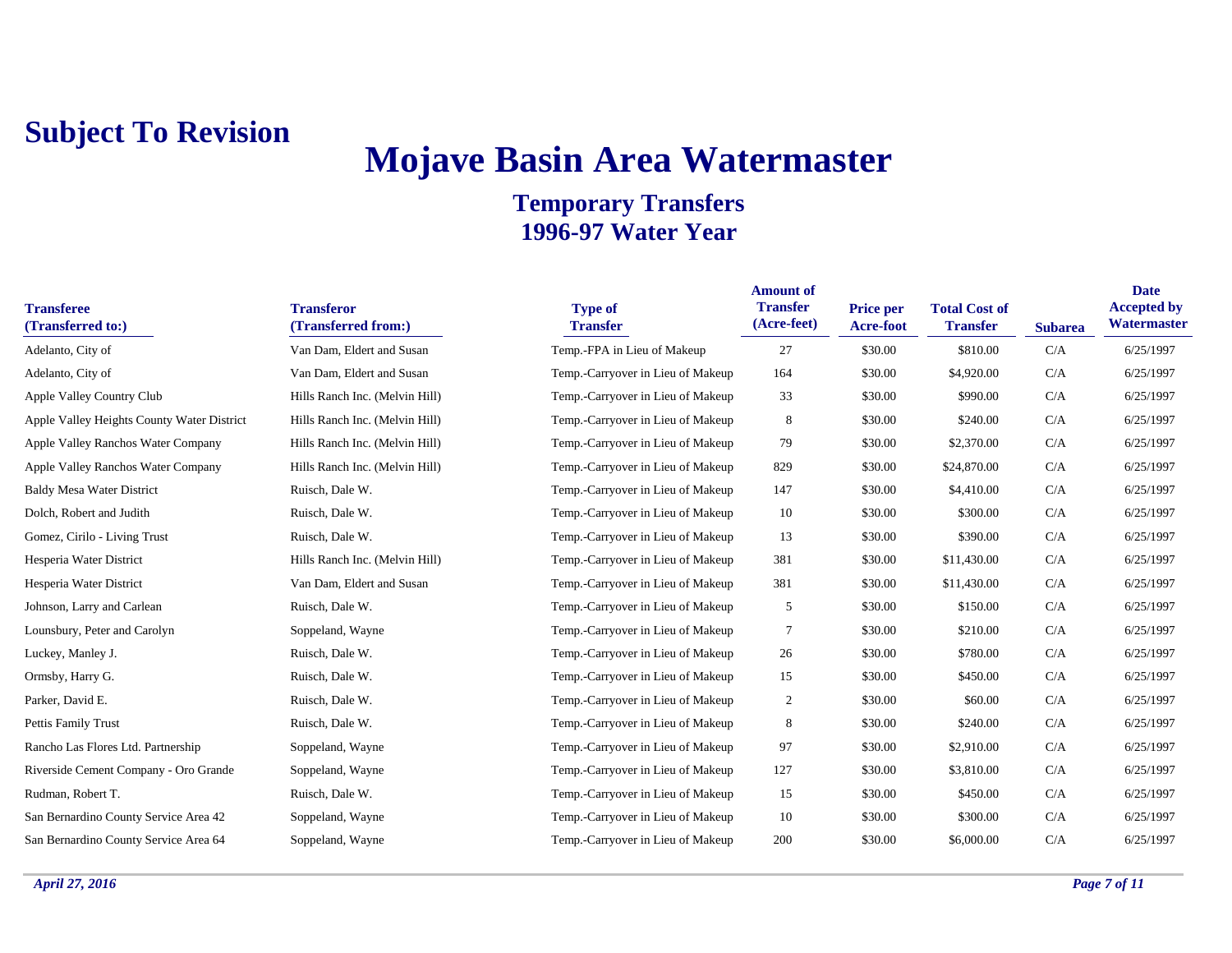## **Mojave Basin Area Watermaster**

| <b>Transferee</b><br>(Transferred to:) | <b>Transferor</b><br>(Transferred from:) | <b>Type of</b><br><b>Transfer</b> | <b>Amount of</b><br><b>Transfer</b><br>(Acre-feet) | Price per<br><b>Acre-foot</b> | <b>Total Cost of</b><br><b>Transfer</b> | <b>Subarea</b> | <b>Date</b><br><b>Accepted by</b><br>Watermaster |
|----------------------------------------|------------------------------------------|-----------------------------------|----------------------------------------------------|-------------------------------|-----------------------------------------|----------------|--------------------------------------------------|
| San Bernardino County Service Area 70C | Soppeland, Wayne                         | Temp.-Carryover in Lieu of Makeup | 120                                                | \$30.00                       | \$3,600.00                              | C/A            | 6/25/1997                                        |
| San Bernardino County Service Area 70J | Soppeland, Wayne                         | Temp.-Carryover in Lieu of Makeup | 52                                                 | \$30.00                       | \$1,560.00                              | C/A            | 6/25/1997                                        |
| San Bernardino County Service Area 70L | Soppeland, Wayne                         | Temp.-Carryover in Lieu of Makeup | 19                                                 | \$30.00                       | \$570.00                                | C/A            | 6/25/1997                                        |
| <b>Silver Lakes Association</b>        | Soppeland, Wayne                         | Temp.-Carryover in Lieu of Makeup | 197                                                | \$30.00                       | \$5,910.00                              | C/A            | 6/25/1997                                        |
| Southdown, Inc.                        | Soppeland, Wayne                         | Temp.-Carryover in Lieu of Makeup | 79                                                 | \$30.00                       | \$2,370.00                              | C/A            | 6/25/1997                                        |
| Southern California Water Company      | Southern California Water Company        | Temp.-Carryover in Lieu of Makeup | 49                                                 | \$0.00                        | \$0.00                                  | C/A            | 6/25/1997                                        |
| Spring Valley Lake Association         | Van Dam, Eldert and Susan                | Temp.-Carryover in Lieu of Makeup | 105                                                | \$30.00                       | \$3,150.00                              | C/A            | 6/25/1997                                        |
| Tatro, Richard K. and Sandra A.        | Ruisch, Dale W.                          | Temp.-Carryover in Lieu of Makeup | $\overline{4}$                                     | \$30.00                       | \$120.00                                | C/A            | 6/25/1997                                        |
| Thompson, James A.                     | Ruisch, Dale W.                          | Temp.-Carryover in Lieu of Makeup | 20                                                 | \$30.00                       | \$600.00                                | C/A            | 6/25/1997                                        |
| Thrasher, Gary E.                      | Hills Ranch Inc. (Melvin Hill)           | Temp.-Carryover in Lieu of Makeup | 13                                                 | \$30.00                       | \$390.00                                | C/A            | 6/25/1997                                        |
| Thunderbird County Water District      | Soppeland, Wayne                         | Temp.-FPA in Lieu of Makeup       | $\overline{4}$                                     | \$30.00                       | \$120.00                                | C/A            | 6/25/1997                                        |
| Thunderbird County Water District      | Soppeland, Wayne                         | Temp.-Carryover in Lieu of Makeup | $\overline{4}$                                     | \$30.00                       | \$120.00                                | C/A            | 6/25/1997                                        |
| Turner, Zena                           | Ruisch, Dale W.                          | Temp.-Carryover in Lieu of Makeup |                                                    | \$30.00                       | \$30.00                                 | C/A            | 6/25/1997                                        |
| Van Leeuwen Family Trust               | Ruisch, Dale W.                          | Temp.-Carryover in Lieu of Makeup | 9                                                  | \$30.00                       | \$270.00                                | C/A            | 6/25/1997                                        |
| Victor Valley Water District           | Brommer, Marvin                          | Temp.-Carryover in Lieu of Makeup | 325                                                | \$35.00                       | \$11,375.00                             | C/A            | 6/25/1997                                        |
| Victor Valley Water District           | Hills Ranch Inc. (Melvin Hill)           | Temp.-Carryover in Lieu of Makeup | 358                                                | \$35.00                       | \$12,530.00                             | C/A            | 6/25/1997                                        |
| Vogler, Albert H.                      | Ruisch, Dale W.                          | Temp.-Carryover in Lieu of Makeup | $\overline{2}$                                     | \$30.00                       | \$60.00                                 | C/A            | 6/25/1997                                        |
|                                        |                                          | $C/A$ Subtotal $(39)$             | 3,945                                              |                               | \$120,295.00                            |                |                                                  |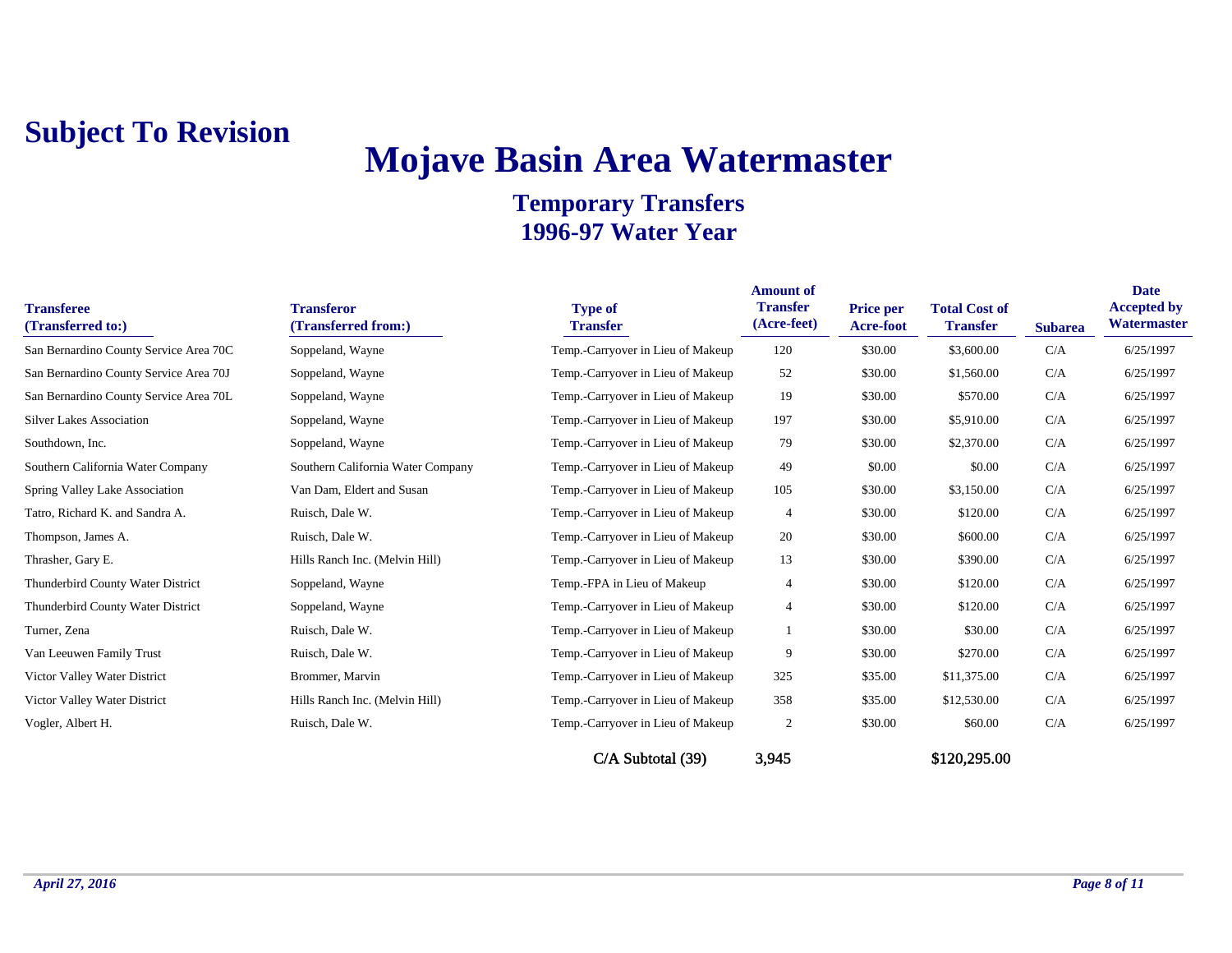## **Mojave Basin Area Watermaster**

| <b>Transferee</b><br>(Transferred to:) | <b>Transferor</b><br>(Transferred from:) | <b>Type of</b><br><b>Transfer</b>      | <b>Amount of</b><br><b>Transfer</b><br>(Acre-feet) | <b>Price per</b><br><b>Acre-foot</b> | <b>Total Cost of</b><br><b>Transfer</b> | <b>Subarea</b> | <b>Date</b><br><b>Accepted by</b><br>Watermaster |
|----------------------------------------|------------------------------------------|----------------------------------------|----------------------------------------------------|--------------------------------------|-----------------------------------------|----------------|--------------------------------------------------|
| Van Leeuwen, John                      | Soppeland, Wayne                         | Temp.-Carryover in Lieu of Replacement | - 144                                              | \$30.00                              | \$4,320.00                              | Centro         | 5/28/1997                                        |
| <b>Ykema</b> Trust                     | Harmsen, James and Ruthann               | Temp.-Carryover in Lieu of Replacement | 95                                                 | \$0.00                               | \$0.00                                  | Centro         | 5/28/1997                                        |
| Mojave Water Agency                    | Contratto, Robert and Ersula             | Carryover-FPA Purchase Program         |                                                    | \$40.00                              | \$120.00                                | Centro         | 9/24/1997                                        |
| Mojave Water Agency                    | Hills Ranch Inc. (Melvin Hill)           | Carryover-FPA Purchase Program         | 6                                                  | \$40.00                              | \$240.00                                | Centro         | 9/24/1997                                        |
| Mojave Water Agency                    | Van Dam, Eldert and Susan                | FPA-FPA Purchase Program               |                                                    | \$40.00                              | \$360.00                                | Centro         | 9/24/1997                                        |
| Mojave Water Agency                    | Van Vliet, Hendrika                      | Carryover-FPA Purchase Program         | 27                                                 | \$40.00                              | \$1,080.00                              | Centro         | 9/24/1997                                        |
|                                        |                                          | Centro Subtotal (6)                    | 284                                                |                                      | \$6,120.00                              |                |                                                  |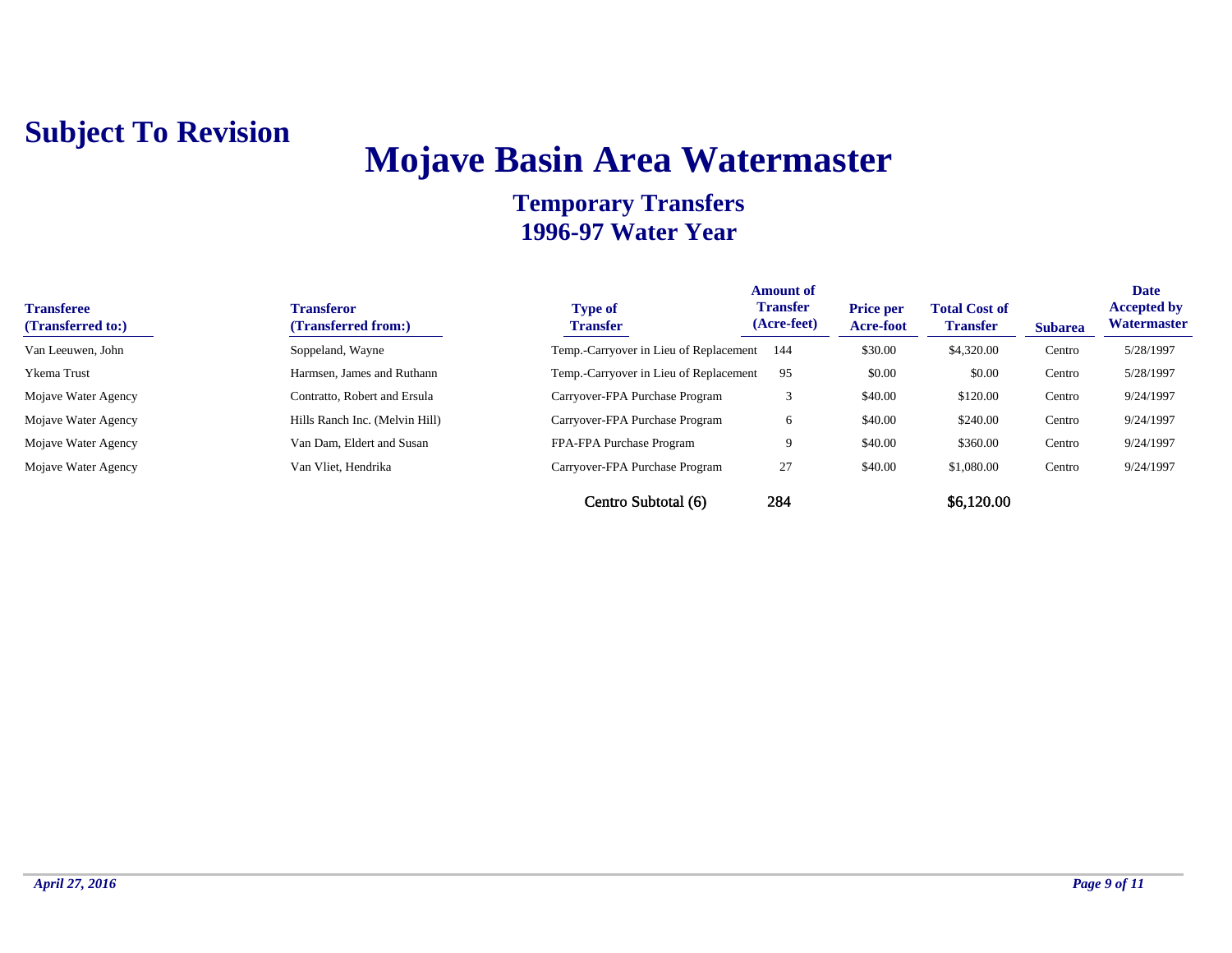## **Mojave Basin Area Watermaster**

| <b>Transferee</b><br>(Transferred to:) | <b>Transferor</b><br>(Transferred from:) | <b>Type of</b><br><b>Transfer</b>      | <b>Amount of</b><br><b>Transfer</b><br>(Acre-feet) | Price per<br>Acre-foot | <b>Total Cost of</b><br><b>Transfer</b> | <b>Subarea</b> | <b>Date</b><br><b>Accepted by</b><br>Watermaster |
|----------------------------------------|------------------------------------------|----------------------------------------|----------------------------------------------------|------------------------|-----------------------------------------|----------------|--------------------------------------------------|
| Juniper Riviera County Water District  | Frederick Trust, Kenneth A.              | Temp.-Carryover in Lieu of Replacement | 20                                                 | \$75.00                | \$1,500.00                              | Este           | 4/23/1997                                        |
| Lucerne Vista Mutual Water Company     | Stringer, W. Edward                      | Temp.-Carryover in Lieu of Replacement | 3                                                  | \$0.00                 | \$0.00                                  | Este           | 5/28/1997                                        |
| San Bernardino County Service Area 29  | <b>Wilshire Road Partners</b>            | Temp.-Carryover in Lieu of Replacement | 3                                                  | \$1.00                 | \$3.00                                  | Este           | 5/28/1997                                        |
| Weiser, Sidney and Raquel              | Frederick Trust, Kenneth A.              | Temp.-Carryover in Lieu of Replacement | 63                                                 | \$25.00                | \$1,575.00                              | Este           | 5/28/1997                                        |
| Willow Wells Mutual Water Company      | Gaeta, Trinidad                          | Temp.-Carryover in Lieu of Replacement | 9                                                  | \$25.00                | \$225.00                                | Este           | 5/28/1997                                        |
| Juniper Riviera County Water District  | Frederick Trust, Kenneth A.              | Temp.-Carryover FPA                    | 40                                                 | \$5.00                 | \$200.00                                | Este           | 8/27/1997                                        |
| Lucerne Vista Mutual Water Company     | Frederick Trust, Kenneth A.              | Temp.-Carryover FPA                    | 20                                                 | \$5.00                 | \$100.00                                | Este           | 8/27/1997                                        |
| Reed, Michael A.                       | Frederick Trust, Kenneth A.              | Temp.-Carryover FPA                    | 20                                                 | \$5.00                 | \$100.00                                | Este           | 8/27/1997                                        |
| Stringer, W. Edward                    | Frederick Trust, Kenneth A.              | Temp.-Carryover FPA                    | 200                                                | \$5.00                 | \$1,000.00                              | Este           | 8/27/1997                                        |
| Stringer, W. Edward                    | Frederick Trust, Kenneth A.              | Temp.-Carryover FPA                    | 100                                                | \$3.00                 | \$300.00                                | Este           | 8/27/1997                                        |
| Weiser, Sidney and Raquel              | Frederick Trust, Kenneth A.              | Temp.-Carryover FPA                    | 100                                                | \$5.00                 | \$500.00                                | Este           | 8/27/1997                                        |
| Willow Wells Mutual Water Company      | Frederick Trust, Kenneth A.              | Temp.-Carryover FPA                    | 20                                                 | \$5.00                 | \$100.00                                | Este           | 8/27/1997                                        |
| Mojave Water Agency                    | <b>Club View Partners</b>                | FPA-FPA Purchase Program               | 146                                                | \$40.00                | \$5,840.00                              | Este           | 9/24/1997                                        |
| Mojave Water Agency                    | Dahlquist, George R.                     | FPA-FPA Purchase Program               | 23                                                 | \$40.00                | \$920.00                                | Este           | 9/24/1997                                        |
| Mojave Water Agency                    | Hert, Scott                              | Carryover-FPA Purchase Program         | 14                                                 | \$40.00                | \$560.00                                | Este           | 9/24/1997                                        |
| Mojave Water Agency                    | Stringer, W. Edward                      | Carryover-FPA Purchase Program         | 30                                                 | \$40.00                | \$1,200.00                              | Este           | 9/24/1997                                        |
|                                        |                                          | Este Subtotal (16)                     | 811                                                |                        | \$14,123.00                             |                |                                                  |
| San Bernardino County Service Area 70L | Aerochem, Inc.                           | Temp.-Carryover in Lieu of Replacement | 594                                                | \$70.00                | \$41,580.00                             | Oeste          | 5/28/1997                                        |
| San Bernardino County Service Area 70L | San Bernardino County Service Area 70G   | Temp.-Carryover in Lieu of Replacement | 25                                                 | \$50.00                | \$1,250.00                              | Oeste          | 5/28/1997                                        |
| San Bernardino County Service Area 70L | Van Dam Brothers                         | Temp.-Carryover in Lieu of Replacement | 321                                                | \$70.00                | \$22,470.00                             | Oeste          | 5/28/1997                                        |
|                                        |                                          | Oeste Subtotal (3)                     | 940                                                |                        | \$65,300.00                             |                |                                                  |